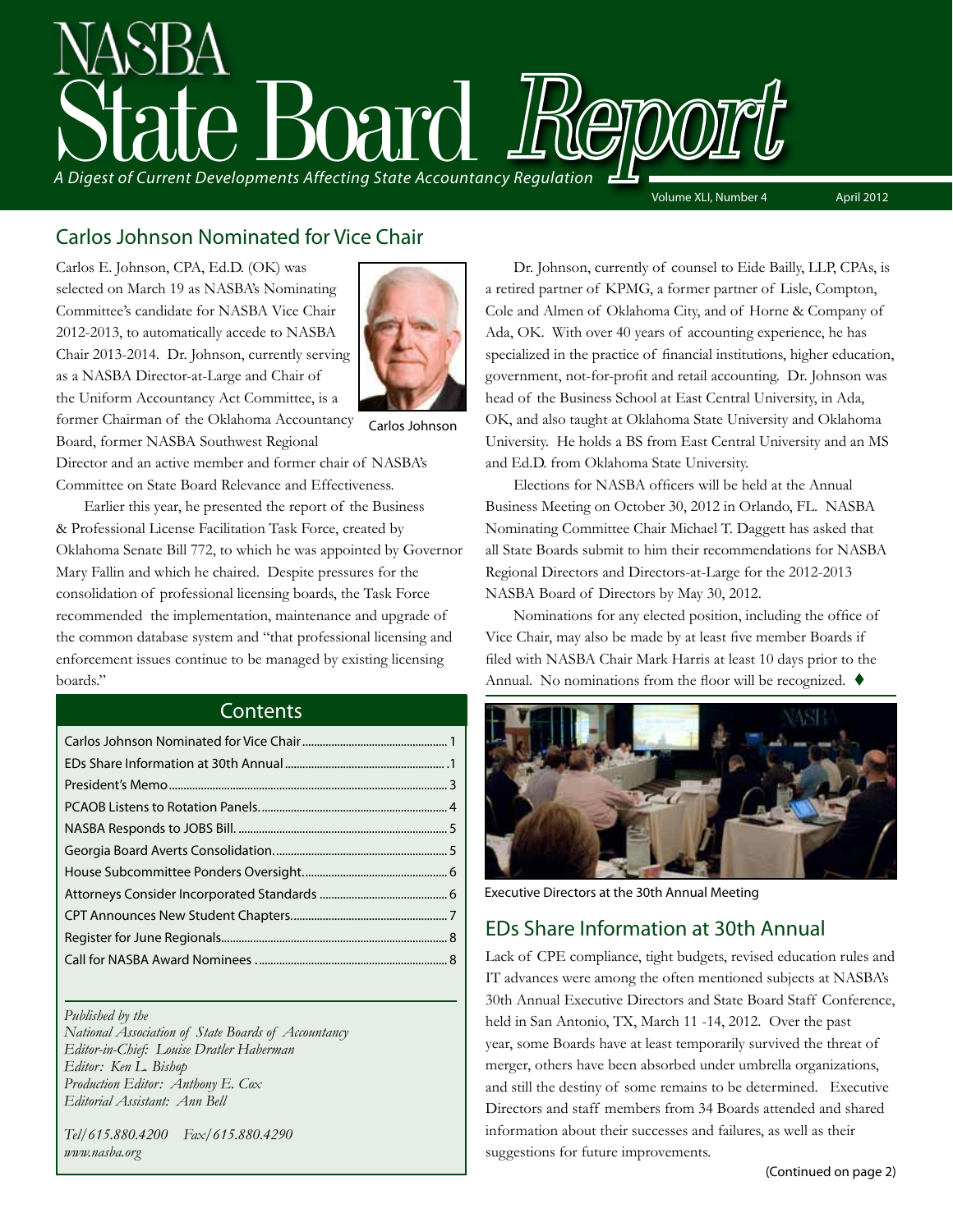#### EDs Share Information at 30th Annual (From page 1)

Among the information reported by the Executive Directors:

- Merit raises have been eliminated in both Alabama and Kentucky. In Iowa over the past four years the Board has seen a 25 percent staff reduction and each year the Board's budget has decreased.
- Forty-two percent of the Colorado licensees who had their CPE audited were disciplined for not meeting requirements.
- Maryland moved back to requiring candidates have 120 hours to take the Uniform CPA Examination and 150 hours for licensure, which resulted in a 55 percent increase in applications this year. Ohio Executive Director Ron Rotaru said he is proposing a similar move in Ohio.
- The Missouri Board was overruled by the state's Administrative Hearing Commission, and Virchow Krause, LLP, was entitled to a new firm permit in the name of "Baker Tilly Virchow Krause, LLP."
- Mississippi is sending an explanation to licensees on what "retired" means to the Board, because some licensees are confused as to what they can and can't do as a "CPA – retired."
- To meet its ethics continuing professional education requirement, North Carolina will accept behavioral or regulatory ethics CPE courses as registered with the NASBA Registry of CPE Sponsors.
- Virginia will be implementing a new fee structure in January 2013, the first change in 20 years.
- Beginning in 2016, universities in the state of Washington will be offering three-year baccalaureates to academically qualified students, without necessitating their enrolling in summer classes or carrying more than a standard full-time class load.
- Wyoming is encouraging their licensees to hold on to their original certificates in case they may want to reactivate them in the future; the Board does not have records for those who gave up their Wyoming licenses 15 or more years ago.

Oklahoma, Georgia and Montana have been able to push back efforts to centralize their Accountancy Boards, but New Hampshire was merged, NASBA President Ken Bishop reported. According to press coverage, Alabama is considering consolidating all regulatory boards in 2013, Alabama Executive Director Lamar Harris noted. Legislation had been introduced in Tennessee that would bring the Accountancy Board completely under the umbrella of the Department of Commerce and Insurance.

The latest information about the Accountancy Licensee Database and CPAverify was presented to the Executive Directors. Elizabeth Bachhuber, ALD Manager, showed a sample of the videos that have been prepared for State Board members, staff and other interested parties to explain how these projects work.



Doris Cubitt, CPA, provides an update on the South Carolina Board of Accountancy during the Roll Call of States.



(L to R) Bob Brooks, Mike Barham and Pat Hearn participate in one of the group exercies at the Conference.

Technical materials have also been prepared for these audiences. Currently 35 jurisdictions are live on ALD and 24 are on CPAverify, she reported. Rebecca Gebhardt, Compliance Services Manager, explained that the data feeds to the ALD site need to be kept current with the state's updates of their own Websites. Disciplinary e-mail alerts are being sent by the ALD staff to the Executive Directors to let them know disciplinary action has been taken by a state that is providing data.

In response to a request from the Executive Directors Committee, NASBA Chief Financial Officer and Vice President Michael Bryant presented an overview of NASBA's finances. He reported that the financially strong organization built under Past President David Costello has allowed NASBA to now refocus on providing more service to the State Boards.

The requirements of the IRS PTIN program and its relationship to the State Boards were described to the Executive Directors by Larry Gray, of Alterman Gray & Co., CPAs, LLC, a member of the NASBA Enforcement Committee. If someone prepares a tax return for a fee or for barter, even as an intern, the Internal Revenue Service considers him a paid preparer and he needs to have a PTIN (Preparer Tax Identification Number). The responsibility lies on the CPA firm to ensure its employees who need a PTIN have one. While the IRS is setting continuing professional education standards for unlicensed preparers, it is depending on the State Boards to have the appropriate CPE requirements for CPAs.  $\blacklozenge$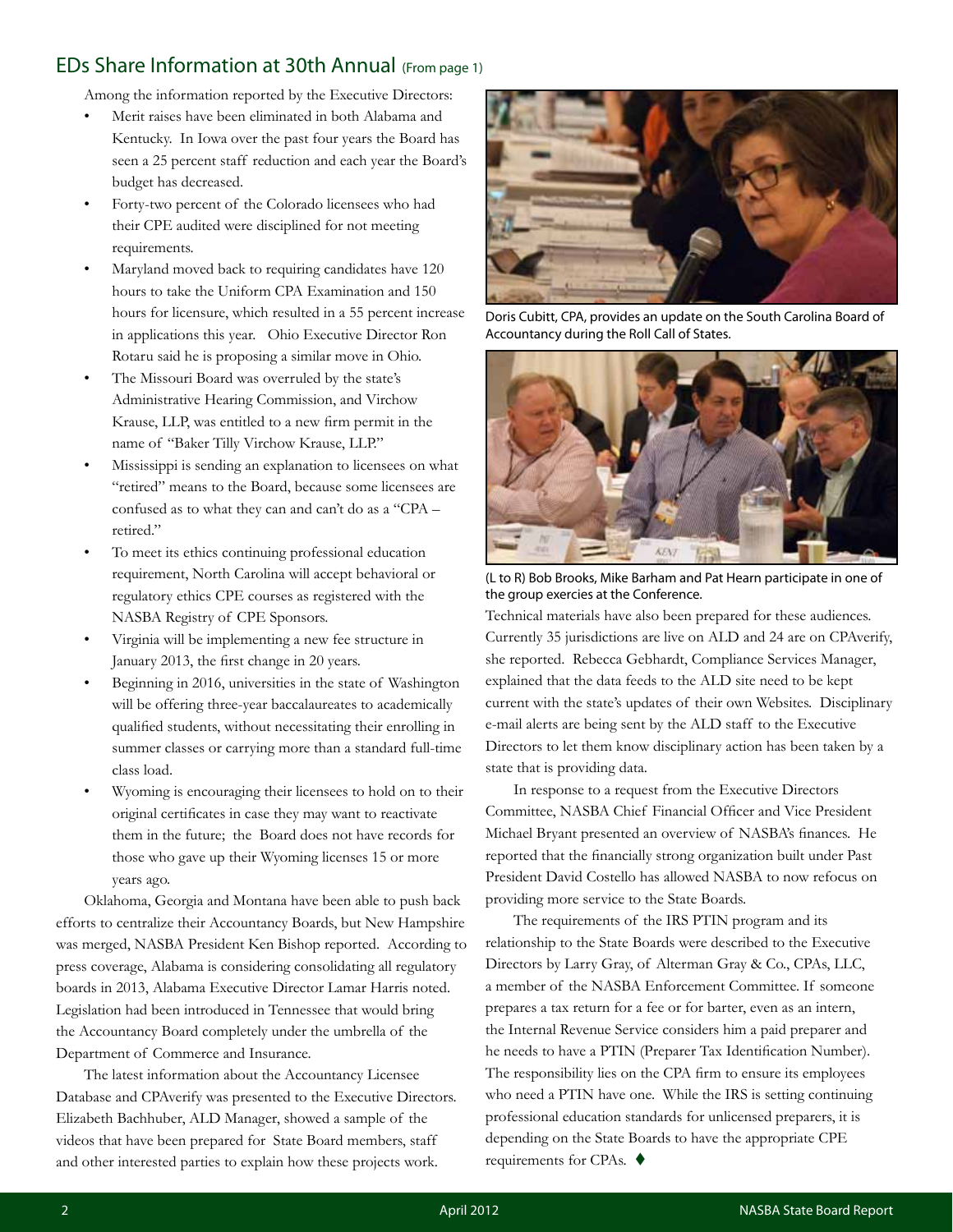# President's Memo

# **The First 100 Days**

When Franklin D. Roosevelt took office as President in 1933, in the midst of a great depression, he pioneered the concept of "the first 100 days." As he moved to implement change, he set the 100-day threshold as the benchmark for measuring his administration's success. He ultimately was able to pass 15 major pieces of legislation that established many of the social programs which exist today. Every President since Roosevelt has been "measured" as to the accomplishments of his first 100 days. Being a lover of history, as I considered topics for this month's *President's Memo*, it occurred to me that by the time you read this piece, I will have been President and CEO of NASBA for 100 days, so I thought it would be interesting to reflect on some of what has happened in "the first 100 days."

A cornerstone of this period was the announcement and implementation of the "back to our roots initiative." Several components of that initiative have taken place, including: At the recent Executive Directors and State Board Staff Conference, NASBA Chair Mark Harris and I announced the new strategic planning process for the upcoming year, wherein participants will include State Board members, executive directors, NASBA



Ken L. Bishop

Board of Directors and designated staff. The inclusion of stakeholders, to what has been a staff-driven process, will bring a new perspective and fresh ideas to the process. Dan Dustin joined the NASBA staff as Vice President of State Board Relations in January, and he has been busy providing a communications conduit that has already built bridges between NASBA and State Boards who had drifted away from participation in NASBA. Our Communications Department has rolled out its new program to help State Boards create and produce high quality newsletters, social media videos and other educational materials without charge.

NASBA is also ramping up our legislative support capabilities. In the first 100 days, NASBA, through staff and volunteers, provided resources that successfully supported or opposed legislative initiatives in Maine, New Hampshire, Wyoming, Tennessee and Georgia. We are currently working with several states across the nation on legislative matters, and expect the number to rise as states face threatening proposals that could weaken or damage their capability to protect the public. NASBA volunteers and staff have participated in hearings, forums and roundtables, and written letters and responses, to insure that State Boards' perspectives and positions are represented. The recent adoption of the "NASBA Position Policy" for developing responses enhances this capability and our representative voice. We are continuing to create a legislative office within NASBA, including the addition of legislative support staff, to augment our capability to support State Boards.

Finally, we have made significant internal changes and improvements in the first 100 days. Through reorganization we have moved and changed staff positions, and made structural changes in our Nashville and New York offices to improve efficiency and effectiveness. We have ramped up our data management capabilities, including developing a membership database that provides a better understanding of our stakeholders, which will be invaluable for incoming chairs as they make committee and task force appointments.

We (the staff of NASBA) are enjoying the opportunities that change brings and are excited about the opportunities ahead of us. There are more plans and projects in the works that will occur in the next 100 days. Who knows? Maybe I will introduce the "fireside chat" -- so keep your radios warm!

*Semper ad meliora. (Always toward better things.)*

Jon L. Bohop

Ken L. Bishop President and CEO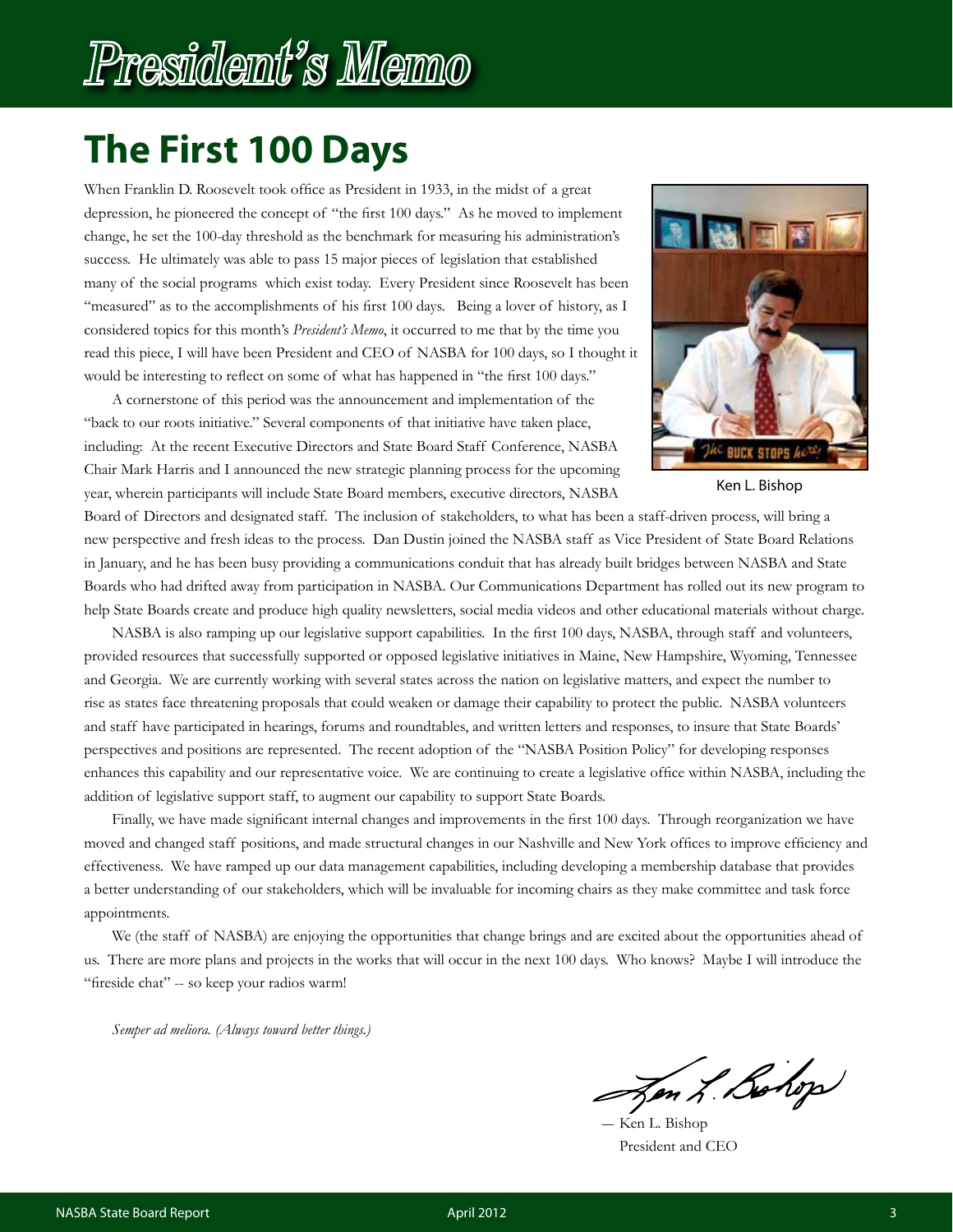### PCAOB Listens to Rotation Panels

The first of what may be several public meetings on auditor independence and audit firm rotation was held by the Public Company Accounting Oversight Board on March 21-22 in Washington, D.C. Opinions expressed about the PCAOB's concept release ranged from investor groups endorsing mandatory rotation of audit firms after a set period, to former SEC Chair Roderick Hills stating: "Do not surrender the audit



James Doty

committee to the bureaucracy of mandatory rotation." PCAOB Chairman James Doty began the public meeting by stating: "The discussion will focus on ways to insulate the audit process from the pressure to maintain a long-term relationship with the audit client, pressure that could affect how an auditor approaches tough decisions on an audit." While speakers did not make unexpected comments, as many had previously provided written comments to the PCAOB's concept release, Mr. Doty felt these presentations were "important to have them on public record." Many recommendations were made that the PCAOB members said they would consider.

#### "Nothing will eliminate all future fraudulent reports." - Former SEC Chairman Harvey Pitt

Former SEC Chairman Harvey Pitt recommended, rather than having all firms be forced to switch after a designated time, leaving it up to the audit committee to make the determination whether a change is needed, and the PCAOB could articulate the determinants for a firm's retention. "Nothing will eliminate all future fraudulent reports," Mr. Pitt observed, but, he added "we must constantly strive to improve financial reporting."

Similarly, Robert Pozen of the Harvard Business School suggested: "The PCAOB could require the audit committee of every publicly traded company to hold a RFP process for its auditor at least once in any designated period, such as 10 to 20 years. The existing audit firm would be allowed to submit a proposal in response to the RFP and be chosen by the audit committee if it determined that the existing audit firm would likely perform the highest quality audit relative to costs over the designated period."

Mandatory rotation of audit firms is "a very blunt instrument," Donald T. Nicolaisen, former SEC chief accountant, observed. Recognizing that there are legal limits as to what the PCAOB can disclose about a particular firm, he suggested, "perhaps there are limited situations where the PCAOB could meet with an audit committee of a particular company to indicate that the PCAOB has significant concerns about an audit relationship." He commended the PCAOB for steps it has taken to have the audit partner sign the opinion, stronger enforcement, better training, and he said he would welcome dialog between audit committees and the PCAOB.

CALPERS (the California Public Employees' Retirement

System) has developed its own principles that call for holding competitive bidding for auditors every five years, explained Mary Hartman Morris, CALPERS investment officer. Ms. Morris, Damon Silvers of the AFL-CIO and Edward J. Durkins of the United Brotherhood of Carpenters all endorsed the mandatory audit firm rotation concept. Mr. Silvers observed that over the last ten years we have seen the "diminishing relevance of financial reporting," which became clear with the financial crisis of 2008. He believes that firm rotation was contemplated when the Sarbanes-Oxley Act was created.

Working on a seven-year cycle, TIAA-CREF made rotations among the big audit firms and did not see a 20 percent increase in audit costs that some have projected, John Biggs, former chairman and CEO of TIAA-CREF stated. He suggested that disclosure in the proxy statement of the audit firm's tenure would be a good thing, and real-time firm audits would be very useful, but he said that mandatory firm rotation would be at the top of his list to improve audit quality.

Many of the speakers acknowledged that the capabilities of audit committees vary. Audit committees are not equipped to do the job of determining whether audit firms should be replaced, according to John C. Bogle, founder of The Vanguard Group. "They have the responsibility, but not enough knowledge." He recommended that audit committees have their own staff. The system used in Norway, where shareholders are included in the auditor selection process, was suggested by Mr. Bogle. He maintains that accountants don't want to offend their actual clients or their potential clients, which is why the audit committee should be strengthened with its own staff, and why shareholders need to stand up for their rights.

#### "They have the responsibility, but not enough knowledge." - John C. Bogle, founder of The Vanguard Group

Proctor & Gamble employs all of the Big Four firms, P&G Senior Vice President Valarie L. Sheppard told the PCAOB. It employs one of the firms to be its auditor and the others to provide consulting services. Over 900 people are involved in P&G's audit work worldwide. With mandatory rotation P&G would have to decide at least a year in advance of the rotation which of the firms it would need to drop as a consultant, so that firm could take over the role of auditor. Ms. Sheppard reported P&G believes mandatory rotation would be disruptive, add significant costs, and would not result in improvement of audit quality. Speakers from Entergy Corporation and Goodyear Tire & Rubber agreed with P&G. Darren Wells, Goodyear Executive Vice President and CFO, observed that no regulation could force the minority of auditors who do not abide by professional standards to do so. Theodore

(Continued on page 7)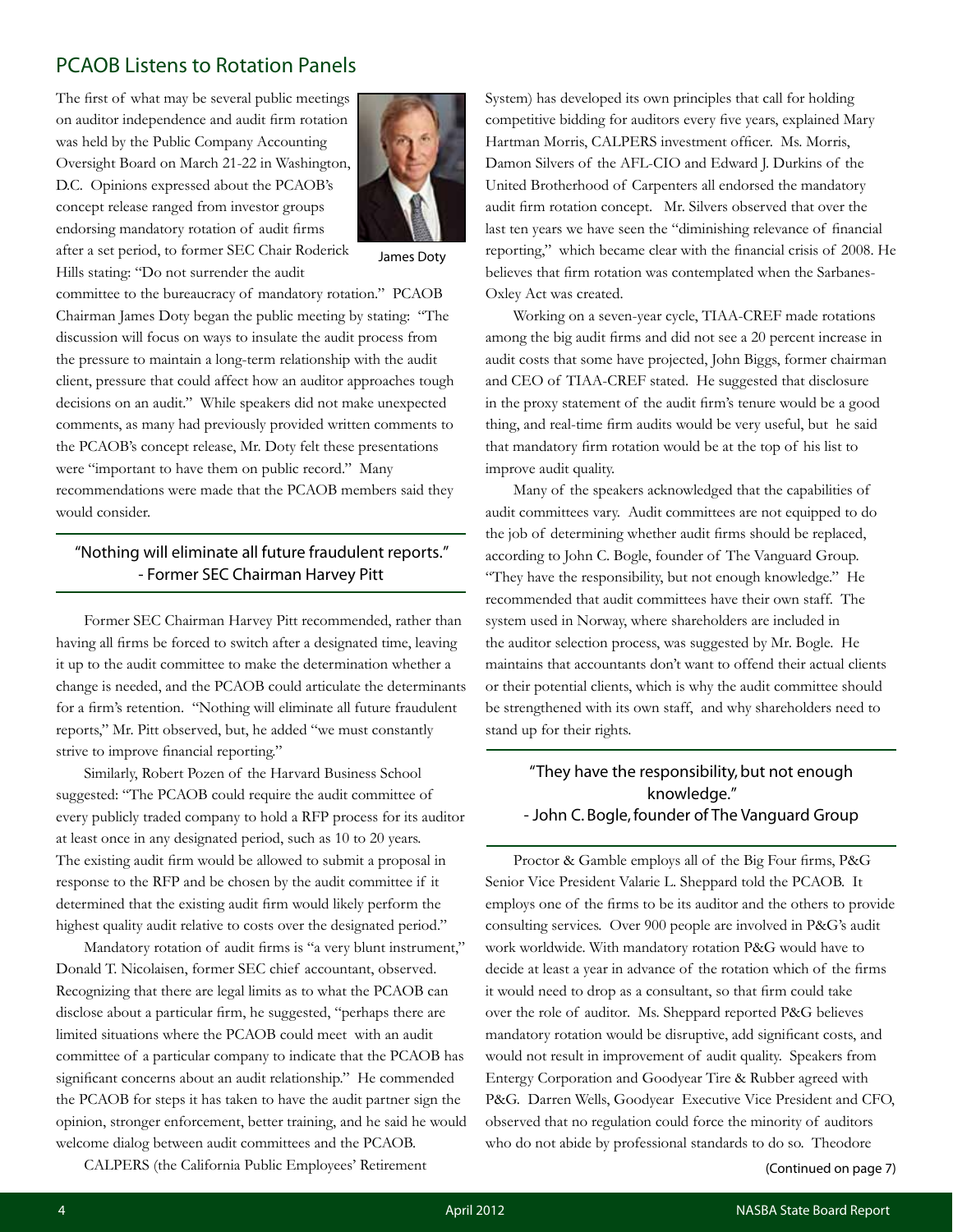#### NASBA Responds to JOBS Bill

Both houses of Congress passed the JOBS Act (the Jump-Start Our Business Start-Ups Act - H.R. 3606 and S. 1933), on a vote of 390 to 23 in the House and 73 to 26 in the Senate. NASBA had encouraged Accountancy Board members, staff and other interested parties to contact their U.S. Senators before the bill's passage on March 22. NASBA Chair Mark Harris and President Ken Bishop wrote to Senate members on March 16.



Mark Harris

"Section 3 (c) of S. 1933 would prohibit FASB from establishing 'any accounting principles that would require an emerging growth company to comply with any new or revised financial accounting standard as of an effective date that is earlier than the effective date that applies to a [privately held] company ... '

"The inclusion of Section 3 (c) would undermine the rigorous, independent standard-setting process undertaken by FASB, and effectively prevent FASB from considering and balancing the broad range of interests in setting an effective date, including the time and effort necessary to transition to new requirements. The provisions would significantly compromise the FASB's mandate of ensuring that investors have the benefit of high quality financial statements

#### Georgia Board Averts Consolidation

Georgia Secretary of State Brian Kemp has stepped back from his plan to take authority from 43 licensing boards, which govern 460,000 professionals, and give it to a new seven-consumer-member board appointed by the governor (SB 445). His goal is to expedite the professional licensing and license renewal procedures. "If we can knock out 70 to 80 or 90 percent of the applications that are clean, we can reduce the number of board meetings," Mr. Kemp said. The existing professional licensing boards would be converted to professional licensing policy boards composed of licensees and professional association members. On February 24 Mr. Kemp released a statement: "I was elected to be a leader and public servant, which means increasing operations efficiency in each agency division and reducing regulations for license holders and entrepreneurs. I would rather spend the coming year crafting a bill that addresses the needs and concerns of all parties than to haphazardly rush the legislative process."

In response to critics of the plan, Secretary Kemp said that in 2011, the call center for the professional licensing boards received 58,094 calls from applicants requesting the status of their license application. Since 2008, the budget for Georgia's professional licensing boards division was cut 17 percent, which resulted in board staff being reduced from 126 to 86. Mr. Kemp claims his plan would allow him to leverage the limited resources he has. The proposed Georgia Board of Licensing and Regulation (GBLR) would hear appeals on decisions of the Secretary of State's office and hold hearings for passage of rules.

Secretary Kemp claims licensees in the state are "waiting a month or longer to get their license." NASBA's processing time for a Georgia CPA license is approximately five days, NASBA Director of Client Services Patricia Hartman reports.

that provide uniform, timely, transparent, and representative depictions of a company's financial condition and would establish a dangerous precedent by effectively legislating accounting standards."

SEC Chairman Mary L. Shapiro had also voiced her concern about the legislation's weakening important investor protections. NASBA Past Chair, U.S. Congressman K. Michael Conaway observed: "Almost 80 years ago, Congress had the wisdom to establish an independent body to develop those standards so that accounting was never influenced by politics. Today, as more Americans than ever are active participants in financial markets, the need for a trusted, independent arbiter of public accounting standards has never been more important…."

As the Senate version of the bill added provisions to prevent "crowd-funding" practices (which allow companies to acquire thousands of investors giving very small shares of stock to each), the bill went back to the House and was again passed by a vote of 380 to 41.

President Obama has said he will sign the legislation. The *Wall Street Journal* commented: "The measure marks a significant rollback of the 2002 Sarbanes-Oxley law…as well as the first major slackening of securities law since the Dodd-Frank financial overhaul." ♦

Mr. Kemp wrote to a critic, "To address the prevailing concern of how the GBLR could make rules for a profession in which it is not an expert, it is important to remember that the creation of rules is limited by the enacting statute. A proposed rule will be heard and judged on its merits and if it is a good rule that complies with the statute, it will be adopted."

The Georgia Secretary of State's enforcement staff contains 16 post certified investigators and 10 inspectors. Mr. Kemp comments: "The investigators and inspectors have the experience and training to know when an investigation or inspection requires the knowledge of an industry expert or when there is a routine violation. Therefore I am puzzled by the board members who are so adamantly opposed to formalizing this work."

According to a report in the *Atlanta Journal-Constitution*, Secretary of State Kemp had looked for the support of Governor Nathan Deal. However, a spokeswoman for the Governor said he would support a streamlined concept for licensure and renewals, but he also supports the policy expertise of the 43 boards.

NASBA supported the Georgia Board of Accountancy's and the Georgia Society of CPAs' opposition to this bill. NASBA's President Ken L. Bishop commented: "While arguments for consolidation sometimes seem to have some validity, the tendency to treat the regulation of the accounting profession, with its complexities and national and global links, the same as all other regulatory boards is problematic. In truth, the Georgia Accountancy Board's ability to protect the public would be enhanced by greater, not lesser, autonomy. We were pleased that Governor Deal recognized the importance of relying on the policy expertise of the members of the Georgia Board of Accountancy." $\blacklozenge$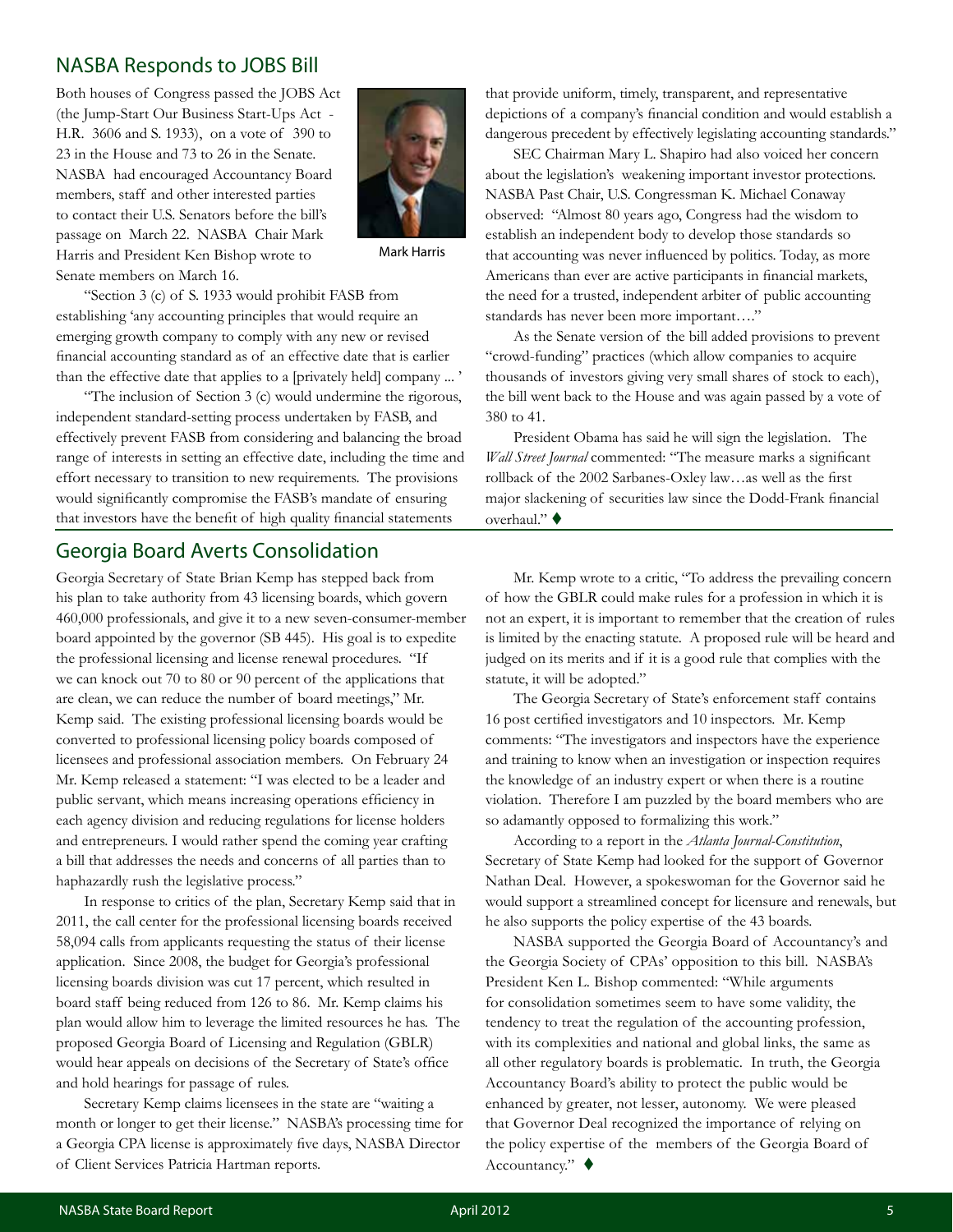# House Subcommittee Ponders Oversight

Whether or not the PCAOB should have the authority to require auditor firm rotation was among the issues addressed at a March 28 hearing on "Accounting and Auditing Oversight: Pending Proposals and Emerging Issues Confronting Regulators, Standard Setters, and the Economy," held by the Capital Markets and Government Sponsored Enterprises Subcommittee of the House Financial Services



Committee. A cornerstone of that hearing was an amendment to the Sarbanes-Oxley Act drafted by Michael Fitzpatrick (R-PA). He proposed that Section 103 of SOX include: "( c) LIMITATION ON AUTHORITY – The Board shall have no authority under this title to require that audits conducted for a particular issuer in accordance with the standards set forth under this section be conducted by specific auditors, or that such audits be conducted by an issuer by different auditors on a rotating basis."

Subcommittee Chairman Scott Garrett (R-NJ) voiced his support for the amendment as he opened the hearing. He observed the PCAOB's concept release on mandatory rotation "is concerning." In his opening remarks, Committee Chair Spencer Bachus (R-AL) stated: "Regulatory overreach seems to be alive at the PCAOB." Ranking Member Maxine Waters (D-CA) said she was eager to explore ideas other than firm rotation.

Gary Kabureck, chairman of Financial Executives International's (FEI) Subcommittee on Relations with the Financial Accounting Standards Board and chief accounting officer of Xerox Corporation, outlined for the Congress the FEI's reasons for opposing mandatory rotation: only the Big Four firms have global resources to effectively audit the larger multinational corporations; selecting and transitioning to a new auditor will be extremely costly for the auditor and the company; non-audit relationships with a Big 4 firm would need to be curtailed and replaced if they were to be selected as the next auditor; industry expertise among the Big 4 varies and may limit potential selection as a new auditor; and complex transactions may extend over several periods and it would

# Attorneys Consider Incorporated Standards

Attorneys and investigators from 22 Accountancy Boards considered mobility implementation, ways Boards use social media, standards incorporated by reference, conducting an investigation, audits performed by non-U.S. auditors and the Accountancy Licensee Database at the 17th State Board Legal Counsel Conference, March 11-13 in San Antonio. Stacey Grooms, NASBA Regulatory Affairs Manager, reported the 37 attendees, including five investigators, made for record attendance for this forum, which promotes the networking of the State Accountancy Boards' legal counsel. She encouraged all the Boards to send their legal counsel to next year's meeting.

NASBA Legal Counsel Noel Allen asked the attorneys: "To what extent can states by statute or rule adopt or incorporate by

be desirable to have the same auditor present at the beginning and end of these transactions. He referenced Section 301 of the Sarbanes-Oxley Act and stated: "Mandating auditor rotation would circumvent this external director governance responsibility and compromise the audit committee's ability to effectively engage, Mike Fitzpatrick oversee and terminate an audit firm." Gary Kabureck



In the U.S. Chamber of Commerce's

statement to the Subcommittee, they repeated their charge that the PCAOB was engaging in "mission creep," which had drawn a sharp response from PCAOB Chair Doty at their March 22 forum. According to the Chamber, the PCAOB "is leaving the realm of audit regulation and crossing the threshold of regulating corporate governance, a subject area that has been left to state corporate law and the Securities and Exchange Commission. Moreover, the PCAOB should clarify that their recent proposal for auditors to understand executive compensation is for risk assessment rather than trying to regulate corporate governance."

The academic literature on the benefits of mandatory rotation is mixed, Joseph V. Carcello, director of research at the Corporate Governance Center of the University of Tennessee, Knoxville, advised the Subcommittee. He recommended they allow the PCAOB to continue its examination of the issue of auditor independence and professional skepticism, under the active supervision of the SEC.

Professor Carcello pointed out to the Subcommittee members that the legislation proposed by Representative Fitzpatrick has a potential flaw as it "would prohibit the PCAOB from requiring public companies to use specific auditors. PCAOB Auditing Standard No. 5 (AS5) already requires an issuer to use the same auditor to audit the financial statements and internal control over financial reporting. This requirement in AS5 could be interpreted as the Board requiring an issuer to use a specific auditor. Eliminating this AS5 requirement would likely make audits more expensive and less effective." ♦

reference standards developed by someone else?" The answer is different depending on the state's rules and law, he said.  $\blacklozenge$ 



Noel Allen speaks in San Antonio, TX.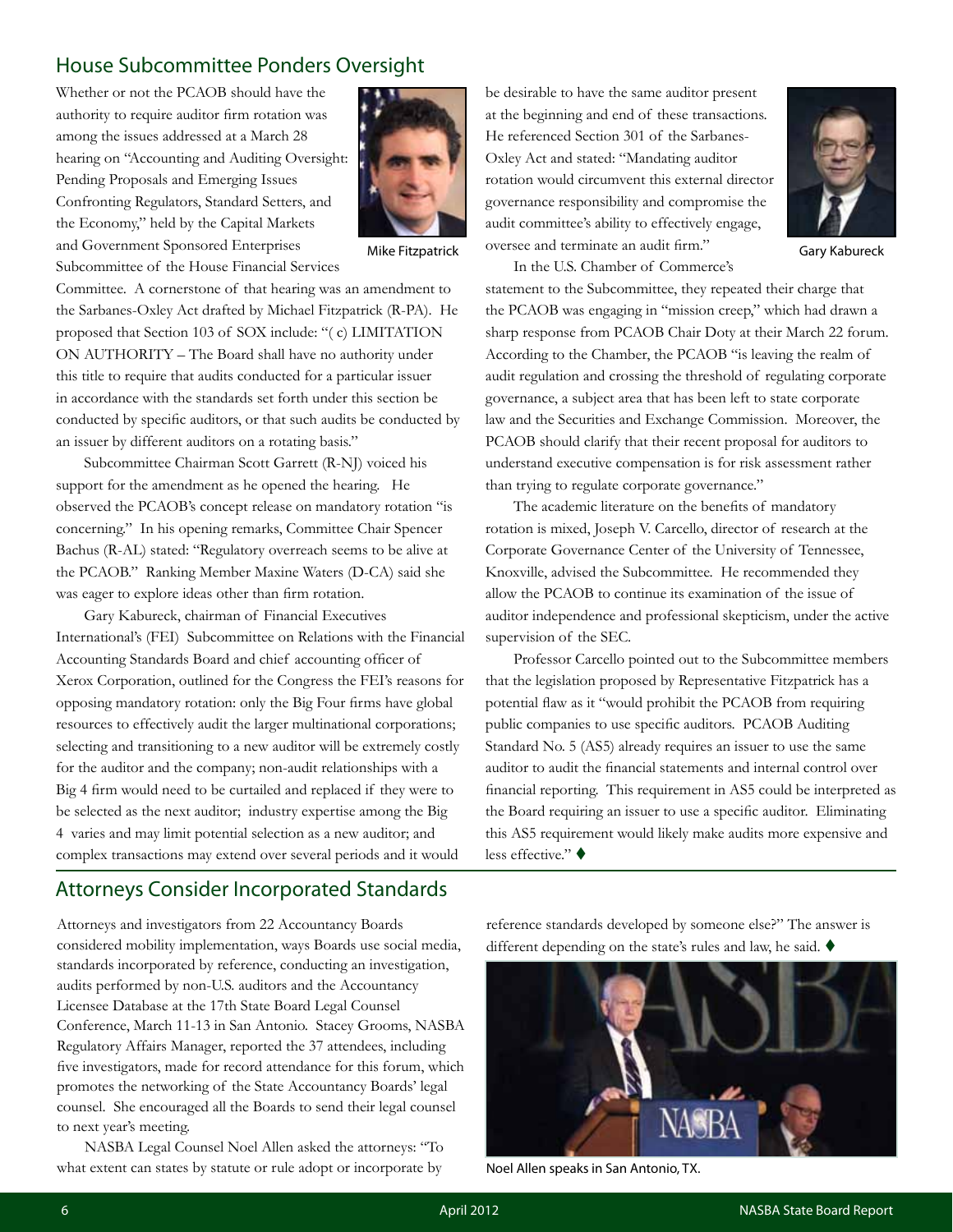#### PCAOB Listens to Rotation Panels (From page 4)

Bunting, Jr., Entergy senior vice president stated: "Any additional information brought to the audit committee can only help. But the decision [to change auditor] should be made by the audit committee."

While Arthur Levitt, former SEC Chairman, commended the PCAOB for "taking on an issue that will be opposed by much of the business community," he commented that, "The JOBS Act is a much greater threat" to the lowering of standards [see story on page 5]. He advised that the PCAOB can't afford to "dilute the value of the audit committee," but he did not believe that mandatory rotation would hurt the audit committee's morale.

"Auditors are in the business of noticing when something is wrong. If they don't see that, why do we pay them?" Max Bazerman, of Harvard Business School, stated. As an example, he pointed to the Madoff feeder funds' accountants who had an incentive not to notice a problem with Madoff 's reports. Professor Bazerman told the PCAOB that current institutions prevent auditor independence as the auditors have the incentive to keep being hired, which biases the way they interpret data. Dr. Bazerman recommended that auditors be hired under contracts that specify there will be a change of auditors at the end of the contract. The staff should not be able to move to the successor auditor and the staff should be barred from working for the client. During the term of the contract, Professor Bazerman explained, the audit firm could only be fired if the PCAOB agreed that the firm had shown it was incompetent.

Financial statement insurance was recommended by Jack Ciesielski, president of R.G. Associates, Inc. He commended the PCAOB for challenging the status quo on behalf of investors, but he thought audit firm rotation could work counter to investor interests. "The client/payer relationship is the root cause," of the situation and there needs to be a change in the model for audit payment, Mr. Ciesielski explained. His solution is to have the insurance industry guarantee the usability of financial reporting. He admitted this would be a change going beyond the PCAOB's authority, but he feels the PCAOB is the right regulatory body "to tee this up."

Improving the strength of the audit committee was recommended by Arnold Wright of Northeastern University. He agreed that following the Sarbanes-Oxley Act there were dramatic improvements in the audit committees' power and diligence, but a "passive role seems somewhat common," Professor Wright said. He believes that the social or business ties that audit committee members may have to management threaten their independence. Based on research findings, he made four suggestions: Audit committees should fulfill their role of being the primary party in hiring the outside auditor. Audit committees can act as an ally of audit firms and should resolve audit disputes. Audit committee members should avoid social relationships with outside auditors or management. Companies should seek audit committee members who have industry expertise.

"We do believe the status quo is not an option," PricewaterhouseCoopers Chairman Robert E. Moritz told the PCAOB meeting. He reported that 92 percent of PWC audit staff reported they had to have a "difficult conversation" with clients in the past two years. "You don't hear about the good audits," he observed.

The written responses to the PCAOB's concept paper can be found on its Website (www.pcaobus.org), as well as an archived Webcast of the two-day meeting. A NASBA representative has been asked to participate in a future forum the PCAOB will hold on this topic.  $\blacklozenge$ 

#### CPT Announces New Student Chapters

The NASBA Center for the Public Trust has launched four new student chapters in the past six months:

- University of Tennessee, Knoxville, TN
- Rutgers University, Newark, NJ
- University of New Mexico, Albuquerque, NM
- Ohio University, Athens, OH

The chapters provide an interactive forum on ethics, while creating opportunities for students to network with the business community and develop professional leadership skills. Business Executives are brought to campuses to share real-life experiences and discuss ethical challenges. The chapters are open across all majors, although at this time about 80 percent of the members are either accounting or finance majors. Amy Walters, manager of programs for the CPT, estimates these new chapters will add more than 150 new student members to the SCPT.

Membership activities include regular special events, community service, the Student



Leadership Conference, "Campus Being a Difference Award," and the "Ethics in Action" student video competition. The video competition was open to all college students, and students from across the nation registered. Winners will be announced April 10, 2012. See www.studentcpt.org.

Building on the success of last year's Student Leadership Conference, this year the CPT will hold the Student Leadership Conference in conjunction with NASBA's Eastern Regional Meeting, in Philadelphia. Two student representatives from each established chapter and prospective chapters will attend. This year's attendance is expected to be almost double last year's.  $\blacklozenge$